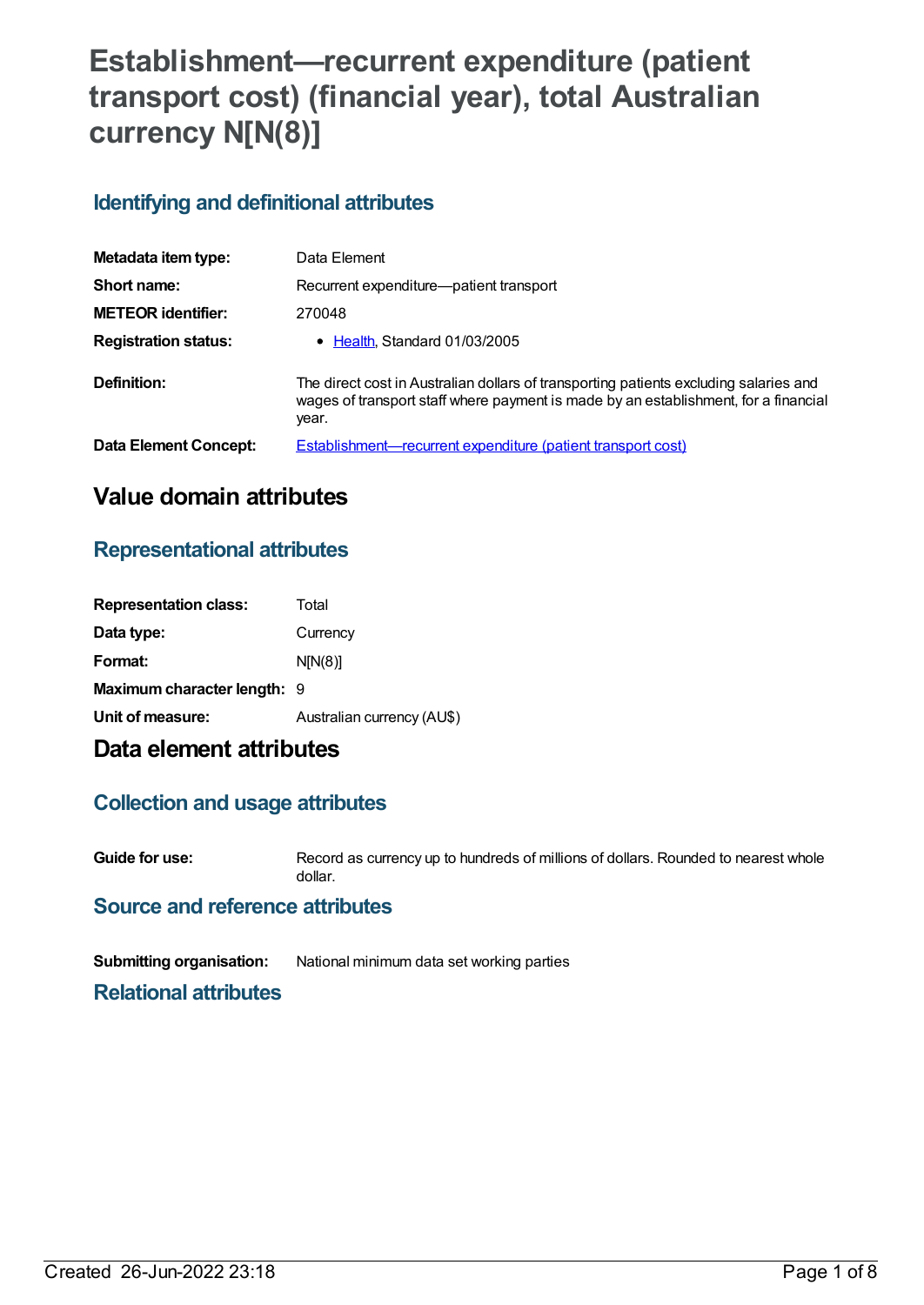| <b>Related metadata</b><br>references:                      | Supersedes <b>EPatient transport, version 1, DE, NHDD, NHIMG, Superseded</b><br>01/03/2005.pdf (13.7 KB) No registration status                                                                                                                       |
|-------------------------------------------------------------|-------------------------------------------------------------------------------------------------------------------------------------------------------------------------------------------------------------------------------------------------------|
|                                                             | Is used in the formation of Establishment (community mental health)—recurrent<br>expenditure (non-salary operating costs) (financial year), total Australian currency<br>N[N(8)]                                                                      |
|                                                             | • Health, Standard 01/03/2005                                                                                                                                                                                                                         |
|                                                             | Is used in the formation of <b>Establishment</b> (mental health)—recurrent expenditure<br>(non-salary operating costs) (financial year), total Australian currency NJN(8)]                                                                            |
|                                                             | • Health, Superseded 20/01/2021                                                                                                                                                                                                                       |
|                                                             | Is used in the formation of Establishment (mental health)—recurrent expenditure<br>(non-salary operating costs) (financial year), total Australian currency N[N(8)]                                                                                   |
|                                                             | • ACT Health (retired), Candidate 14/08/2018<br>• Health, Superseded 16/01/2020                                                                                                                                                                       |
|                                                             | Is used in the formation of Establishment (mental health)—recurrent expenditure<br>(non-salary operating costs) (financial year), total Australian currency NIN(8)]                                                                                   |
|                                                             | • Health, Standard 20/01/2021                                                                                                                                                                                                                         |
|                                                             | Is used in the formation of <b>Establishment—recurrent expenditure (financial year)</b> ,<br>total Australian currency N[N(8)]                                                                                                                        |
|                                                             | • Health, Standard 08/12/2004                                                                                                                                                                                                                         |
| <b>Implementation in Data Set</b><br><b>Specifications:</b> | Mental health establishments NMDS 2005-06Health, Superseded 21/03/2006                                                                                                                                                                                |
|                                                             | Implementation start date: 01/07/2005                                                                                                                                                                                                                 |
|                                                             | Implementation end date: 30/06/2006                                                                                                                                                                                                                   |
|                                                             | <b>DSS</b> specific information:                                                                                                                                                                                                                      |
|                                                             | Obligation condition: reporting of this data element is optional for non-government<br>residential mental health services and specialised mental health services<br>provided by private hospitals that receive state or territory government funding. |
|                                                             | Mental health establishments NMDS 2005-06Health, Superseded 07/12/2005                                                                                                                                                                                |
|                                                             | Implementation start date: 01/07/2005                                                                                                                                                                                                                 |
|                                                             | <b>DSS</b> specific information:                                                                                                                                                                                                                      |
|                                                             | Obligation condition: reporting of this data element is optional for non-government<br>residential mental health services and specialised mental health services<br>provided by private hospitals that receive state or territory government funding. |
|                                                             | Mental health establishments NMDS 2006-07 Health, Superseded 23/10/2006                                                                                                                                                                               |
|                                                             | Implementation start date: 01/07/2006                                                                                                                                                                                                                 |
|                                                             | Implementation end date: 30/06/2007                                                                                                                                                                                                                   |
|                                                             | <b>DSS</b> specific information:                                                                                                                                                                                                                      |
|                                                             |                                                                                                                                                                                                                                                       |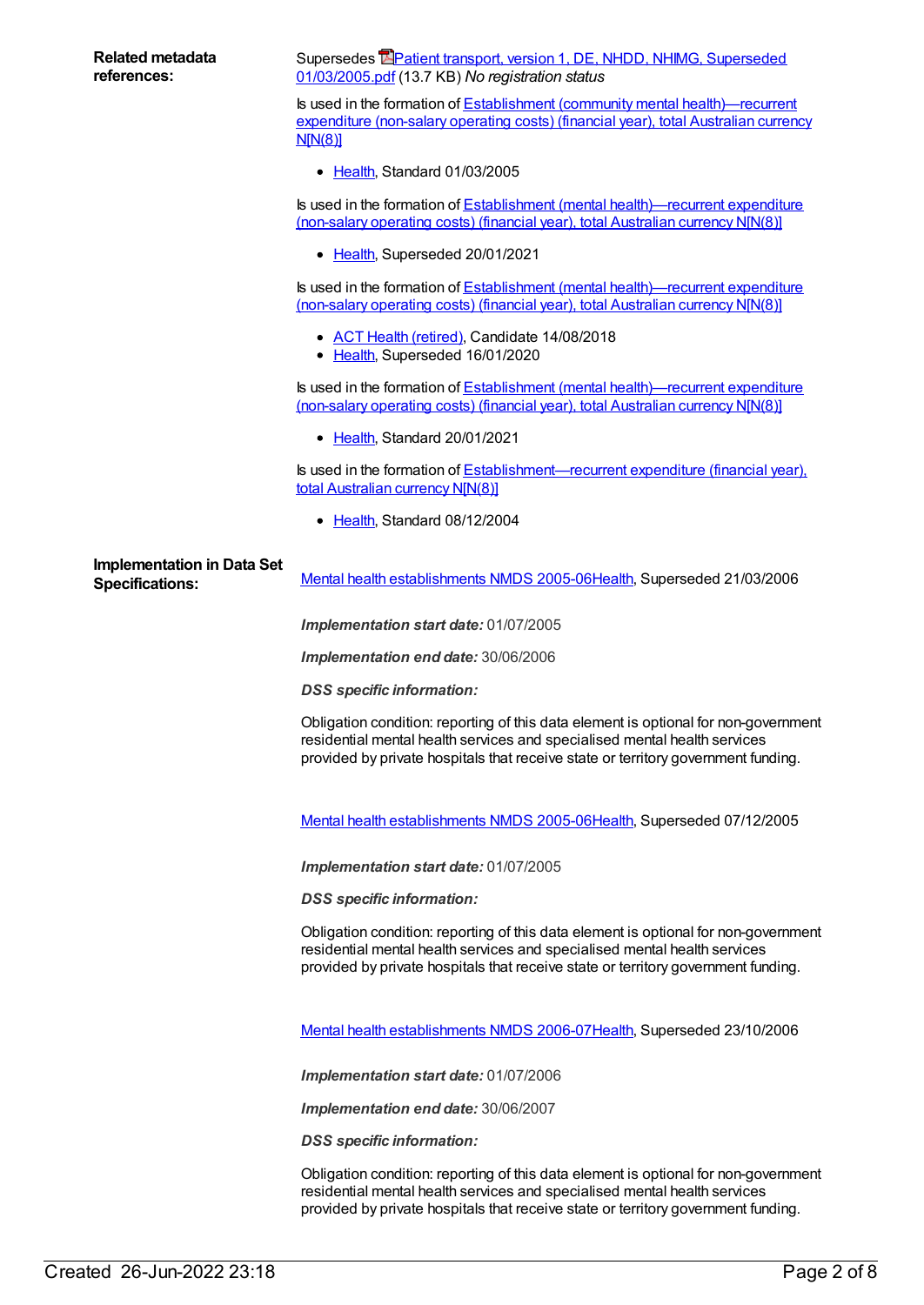#### Mental health [establishments](https://meteor.aihw.gov.au/content/345134) NMDS 2007-08[Health](https://meteor.aihw.gov.au/RegistrationAuthority/12), Superseded 05/02/2008

*Implementation start date:* 01/07/2007

*Implementation end date:* 30/06/2008

*DSS specific information:*

Obligation condition: reporting of this data element is optional for non-government residential mental health services and specialised mental health services provided by private hospitals that receive state or territory government funding.

Mental health [establishments](https://meteor.aihw.gov.au/content/362299) NMDS 2008-09[Health](https://meteor.aihw.gov.au/RegistrationAuthority/12), Superseded 03/12/2008

*Implementation start date:* 01/07/2008

*Implementation end date:* 30/06/2009

*DSS specific information:*

Obligation condition: reporting of this data element is optional for non-government residential mental health services and specialised mental health services provided by private hospitals that receive state or territory government funding.

Mental health [establishments](https://meteor.aihw.gov.au/content/374981) NMDS 2009-10[Health](https://meteor.aihw.gov.au/RegistrationAuthority/12), Superseded 02/12/2009

*Implementation start date:* 01/07/2009

*Implementation end date:* 30/06/2010

*DSS specific information:*

Obligation condition: reporting of this data element is optional for non-government residential mental health services and specialised mental health services provided by private hospitals that receive state or territory government funding.

Mental health [establishments](https://meteor.aihw.gov.au/content/378611) NMDS 2010-11[Health](https://meteor.aihw.gov.au/RegistrationAuthority/12), Superseded 01/12/2010

*Implementation start date:* 01/07/2010

*Implementation end date:* 30/06/2011

*DSS specific information:*

Reporting of this data element is not compulsory for non-government residential mental health services and specialised mental health services provided by private hospitals that receive state or territory government funding.

However these services are still encouraged to report this data where available.

Mental health [establishments](https://meteor.aihw.gov.au/content/424725) NMDS 2011-12[Health](https://meteor.aihw.gov.au/RegistrationAuthority/12), Superseded 07/12/2011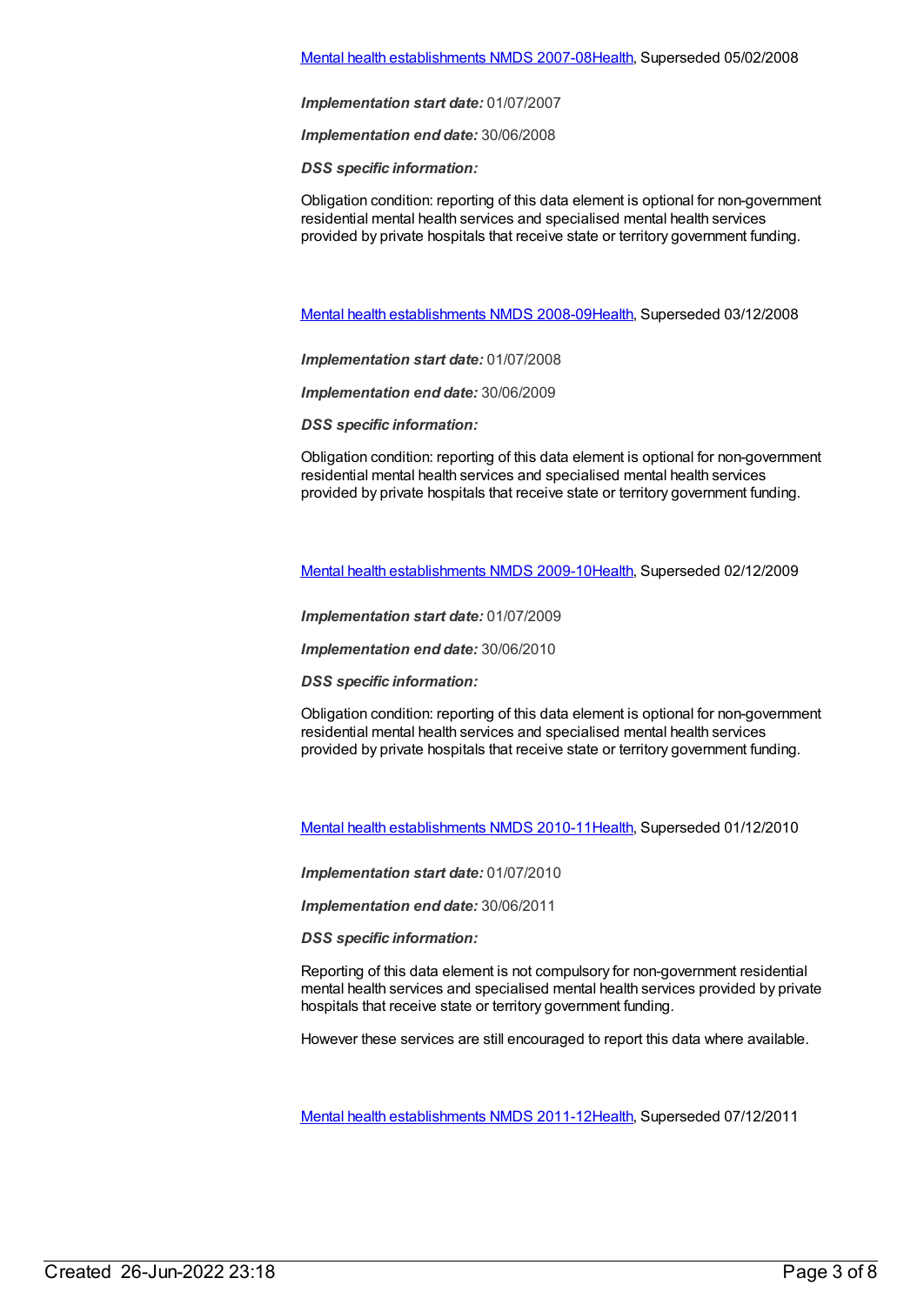*Implementation end date:* 30/06/2012

*DSS specific information:*

Reporting of this data element is not compulsory for non-government residential mental health services and specialised mental health services provided by private hospitals that receive state or territory government funding.

However, these services are still encouraged to report this data where available.

Mental health [establishments](https://meteor.aihw.gov.au/content/468195) NMDS 2012-13[Health](https://meteor.aihw.gov.au/RegistrationAuthority/12), Superseded 07/02/2013

*Implementation start date:* 01/07/2012

*Implementation end date:* 30/06/2013

*DSS specific information:*

Reporting of this data element is not compulsory for non-government residential mental health services and specialised mental health services provided by private hospitals that receive state or territory government funding.

However, these services are still encouraged to report this data where available.

Mental health [establishments](https://meteor.aihw.gov.au/content/493652) NMDS 2013-14[Health](https://meteor.aihw.gov.au/RegistrationAuthority/12), Superseded 07/03/2014

*Implementation start date:* 01/07/2013

*Implementation end date:* 30/06/2014

*DSS specific information:*

Reporting of this data element is not compulsory for non-government residential mental health services and specialised mental health services provided by private hospitals that receive state or territory government funding.

However, these services are still encouraged to report this data where available.

Mental health [establishments](https://meteor.aihw.gov.au/content/546889) NMDS 2014-15[Health](https://meteor.aihw.gov.au/RegistrationAuthority/12), Superseded 13/11/2014

*Implementation start date:* 01/07/2014

*Implementation end date:* 30/06/2015

*DSS specific information:*

Reporting of this data element is not compulsory for non-government residential mental health services and specialised mental health services provided by private hospitals that receive state or territory government funding.

However, these services are still encouraged to report this data where available.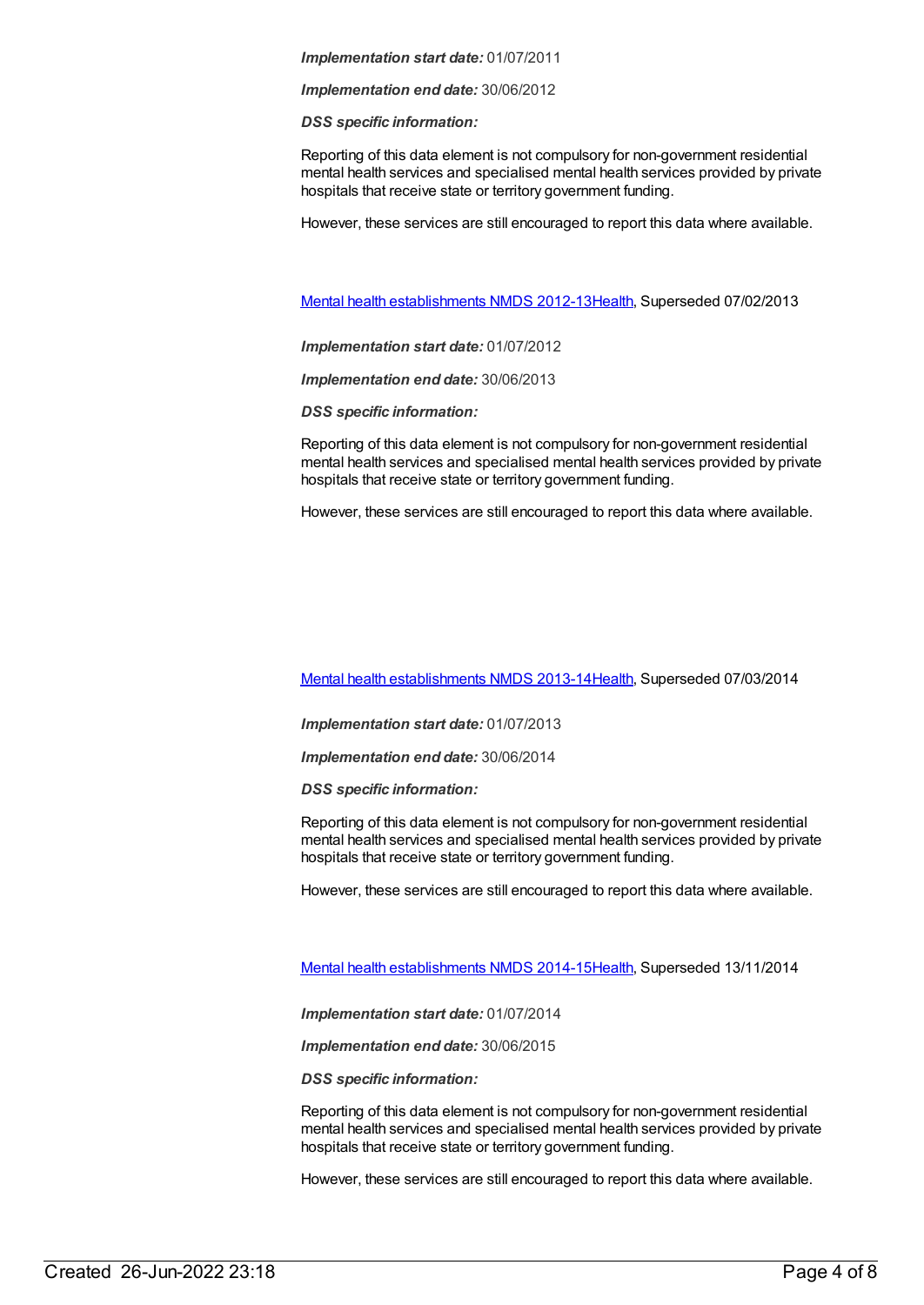*Implementation end date:* 30/06/2016

*DSS specific information:*

Reporting of this data element is not compulsory for non-government residential mental health services and specialised mental health services provided by private hospitals that receive state or territory government funding.

However, these services are still encouraged to report this data where available.

Mental health [establishments](https://meteor.aihw.gov.au/content/605829) NMDS 2016-17[Health](https://meteor.aihw.gov.au/RegistrationAuthority/12), Superseded 17/08/2017

*Implementation start date:* 01/07/2016

*Implementation end date:* 30/06/2017

*DSS specific information:*

Reporting of this data element is not compulsory for non-government residential mental health services and specialised mental health services provided by private hospitals that receive state or territory government funding.

However, these services are still encouraged to report this data where available.

Mental health [establishments](https://meteor.aihw.gov.au/content/645723) NMDS 2017–1[8Health](https://meteor.aihw.gov.au/RegistrationAuthority/12), Superseded 25/01/2018

*Implementation start date:* 01/07/2017

*Implementation end date:* 30/06/2018

*DSS specific information:*

Reporting of this data element is not compulsory for non-government residential mental health services and specialised mental health services provided by private hospitals that receive state or territory government funding.

However, these services are still encouraged to report this data where available.

Mental health [establishments](https://meteor.aihw.gov.au/content/677892) NMDS 2018–19ACT Health [\(retired\)](https://meteor.aihw.gov.au/RegistrationAuthority/9), Candidate 17/08/2018 [Health](https://meteor.aihw.gov.au/RegistrationAuthority/12), Superseded 12/12/2018

*Implementation start date:* 01/07/2018

*Implementation end date:* 30/06/2019

*DSS specific information:*

Reporting of this data element is not compulsory for non-government residential mental health services and specialised mental health services provided by private hospitals that receive state or territory government funding.

However, these services are still encouraged to report this data where available.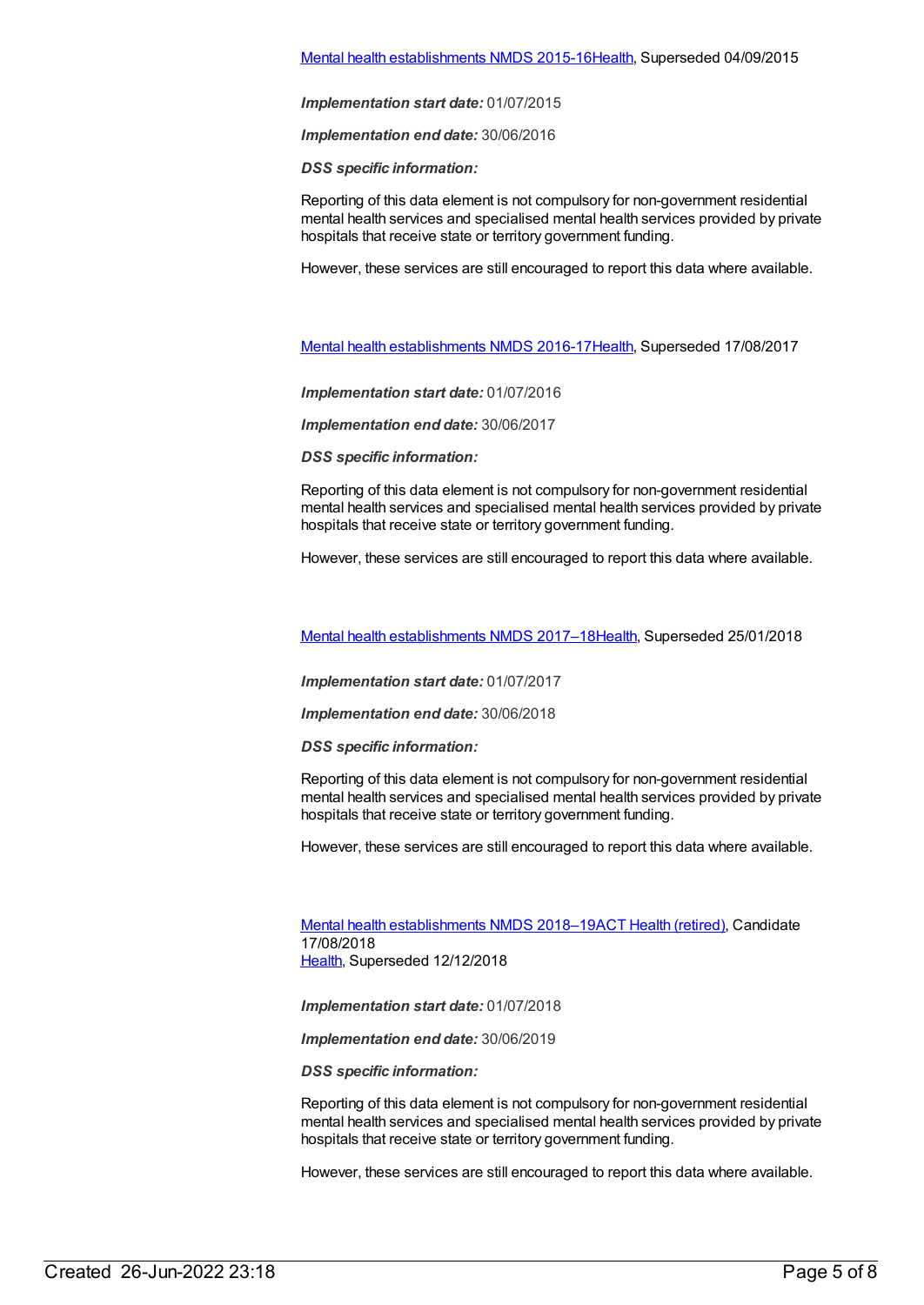*Implementation end date:* 30/06/2020

*DSS specific information:*

Reporting of this data element is not compulsory for non-government residential mental health services and specialised mental health services provided by private hospitals that receive state or territory government funding.

However, these services are still encouraged to report this data where available.

Mental health [establishments](https://meteor.aihw.gov.au/content/722168) NMDS 2020–2[1Health](https://meteor.aihw.gov.au/RegistrationAuthority/12), Superseded 20/01/2021

*Implementation start date:* 01/07/2020

*Implementation end date:* 30/06/2021

*DSS specific information:*

Reporting of this data element is not compulsory for non-government residential mental health services and specialised mental health services provided by private hospitals that receive state or territory government funding.

However, these services are still encouraged to report this data where available.

Mental health [establishments](https://meteor.aihw.gov.au/content/727352) NMDS 2021–2[2Health](https://meteor.aihw.gov.au/RegistrationAuthority/12), Superseded 17/12/2021

*Implementation start date:* 01/07/2021

*Implementation end date:* 30/06/2022

*DSS specific information:*

Reporting of this data element is not compulsory for non-government residential mental health services and specialised mental health services provided by private hospitals that receive state or territory government funding.

However, these services are still encouraged to report this data where available.

Mental health [establishments](https://meteor.aihw.gov.au/content/742046) NMDS 2022–2[3Health](https://meteor.aihw.gov.au/RegistrationAuthority/12), Standard 17/12/2021

*Implementation start date:* 01/07/2022

*Implementation end date:* 30/06/2023

*DSS specific information:*

Reporting of this data element is not compulsory for non-government residential mental health services and specialised mental health services provided by private hospitals that receive state or territory government funding.

However, these services are still encouraged to report this data where available.

Public hospital [establishments](https://meteor.aihw.gov.au/content/273047) NMDS[Health](https://meteor.aihw.gov.au/RegistrationAuthority/12), Superseded 21/03/2006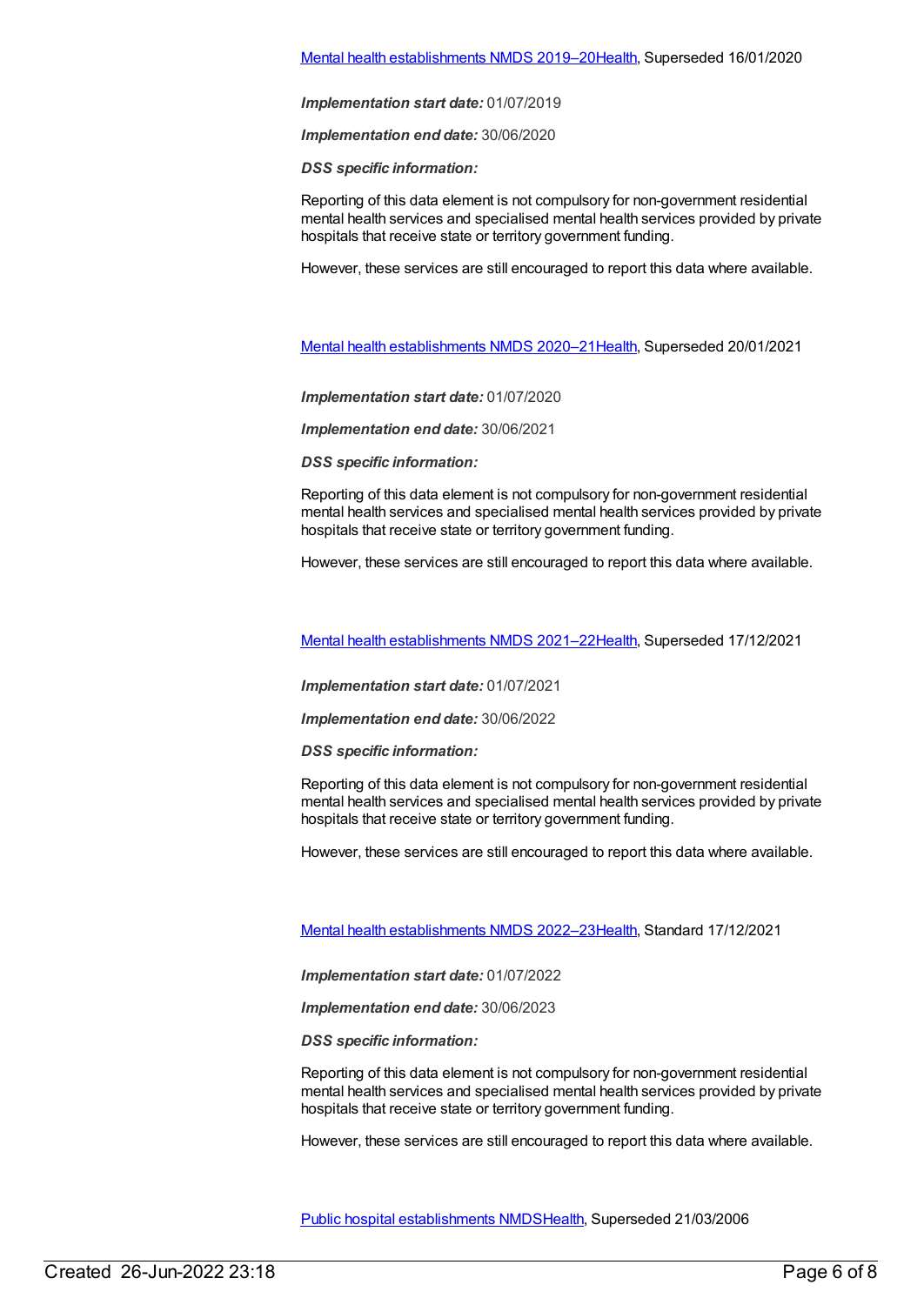*Implementation start date:* 01/07/2005 *Implementation end date:* 30/06/2006

Public hospital [establishments](https://meteor.aihw.gov.au/content/334285) NMDS[Health](https://meteor.aihw.gov.au/RegistrationAuthority/12), Superseded 23/10/2006

*Implementation start date:* 01/07/2006 *Implementation end date:* 30/06/2007

Public hospital [establishments](https://meteor.aihw.gov.au/content/345139) NMDS 2007-08[Health](https://meteor.aihw.gov.au/RegistrationAuthority/12), Superseded 05/02/2008

*Implementation start date:* 01/07/2007 *Implementation end date:* 30/06/2008

Public hospital [establishments](https://meteor.aihw.gov.au/content/362302) NMDS 2008-09[Health](https://meteor.aihw.gov.au/RegistrationAuthority/12), Superseded 03/12/2008

*Implementation start date:* 01/07/2008 *Implementation end date:* 30/06/2009

Public hospital [establishments](https://meteor.aihw.gov.au/content/374924) NMDS 2009-10[Health](https://meteor.aihw.gov.au/RegistrationAuthority/12), Superseded 05/01/2010

*Implementation start date:* 01/07/2009

Public hospital [establishments](https://meteor.aihw.gov.au/content/386794) NMDS 2010-11[Health](https://meteor.aihw.gov.au/RegistrationAuthority/12), Superseded 18/01/2011

*Implementation start date:* 01/07/2010

*Implementation end date:* 30/06/2011

Public hospital [establishments](https://meteor.aihw.gov.au/content/426900) NMDS [2011-12Commonwealth](https://meteor.aihw.gov.au/RegistrationAuthority/10) Department of Health, Recorded 16/07/2015 [Health](https://meteor.aihw.gov.au/RegistrationAuthority/12), Superseded 07/12/2011

*Implementation start date:* 01/07/2011 *Implementation end date:* 30/06/2012

Public hospital [establishments](https://meteor.aihw.gov.au/content/470656) NMDS 2012-13[Health](https://meteor.aihw.gov.au/RegistrationAuthority/12), Superseded 07/02/2013

*Implementation start date:* 01/07/2012

*Implementation end date:* 30/06/2013